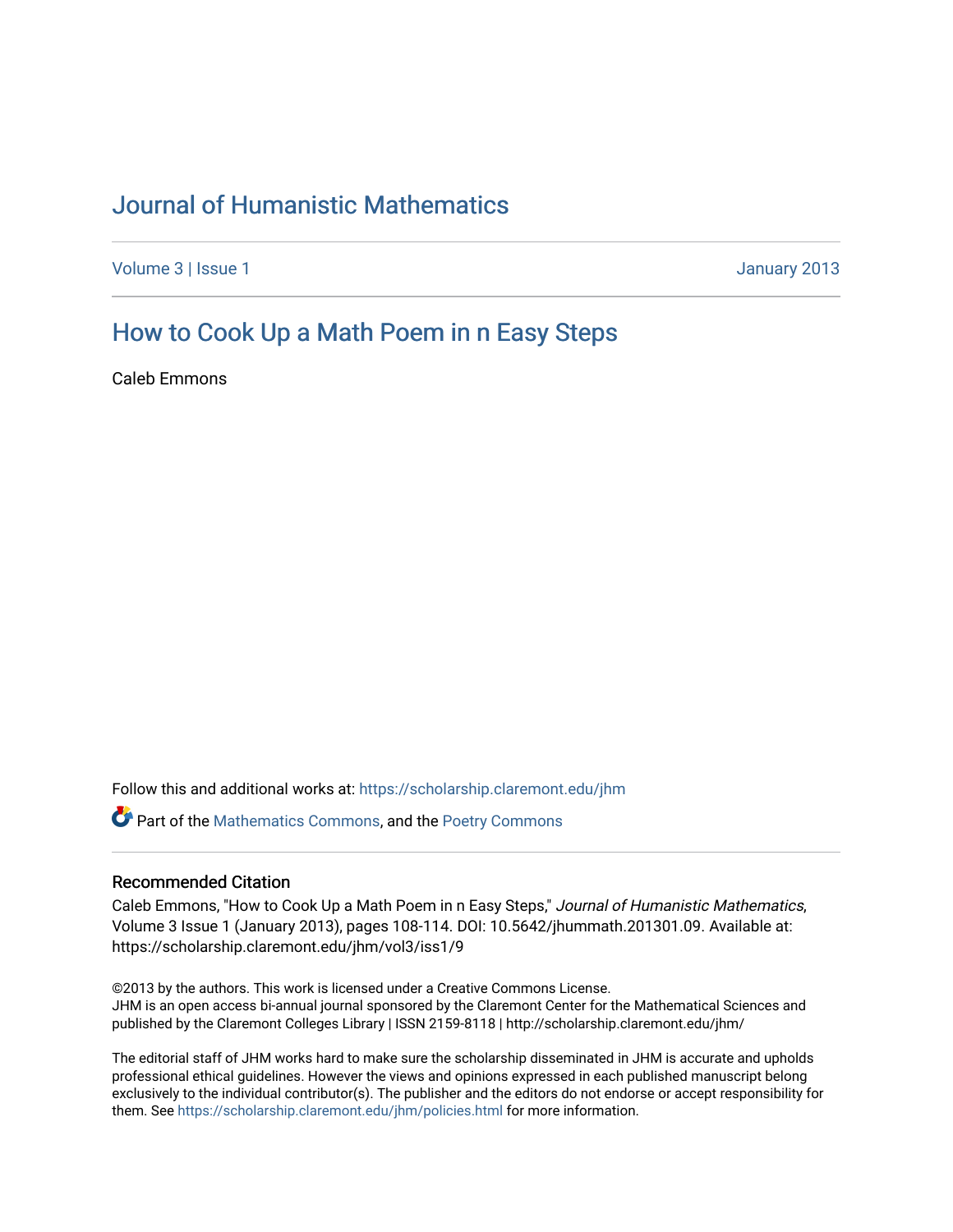# How to Cook up a Math Poem in  $n$  Easy Steps

Caleb Emmons

Portland, OR caleb.emmons@gmail.com

# Synopsis

A mathematical poem attempts to distill a mathematical concept and present it in a literary or visually compelling way. This paper presents an outline of my own personal method of composing such poetry. The outline is elucidated via an extended meditation on the composition of one particular poem.

Consider if you will, gentle reader, the following lines of verse. What do they mean? From whence do they come?

> Pi Remorse Meet ere Io, myrtle tied, Updates Dante. We, in pi, meet Nike, Eros. Say that time nixed the exit. Zeus near Etna, On pioet's side.

An ode etched in ancient pottery shards? Tattered parchment musty with age? Nay, nay, I have dredged these lines today from  $\pi$ . They mean almost nothing.

They comprise a math poem. The following recipe details how this poem was cooked up, and how you might make your own math poem. I suggest you follow this recipe very closely. Though perhaps not as closely as Paul

[Journal of Humanistic Mathematics](http://scholarship.claremont.edu/jhm/) Vol 3, No 1, January 2013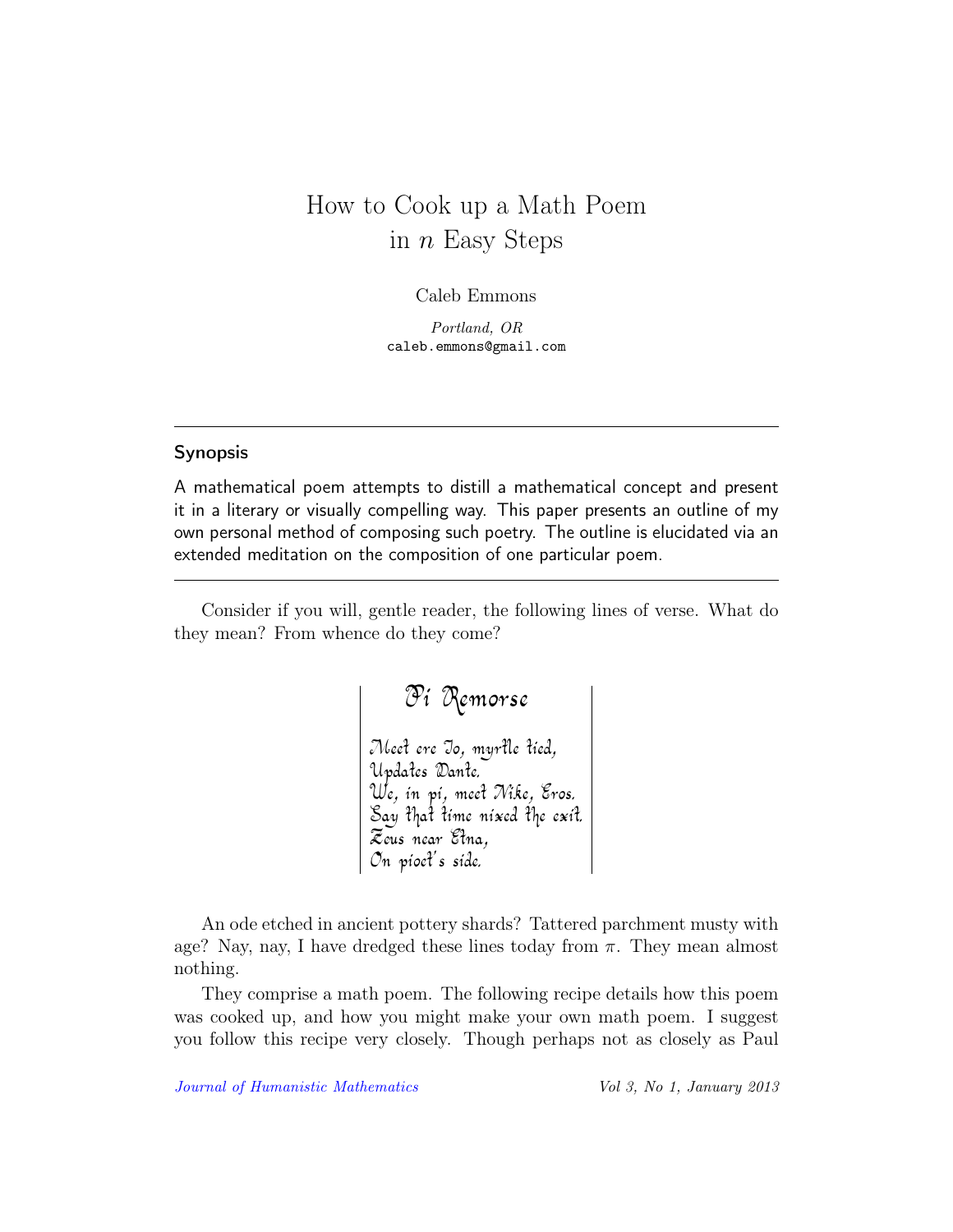Schmidt when he sought to translate the complete works of Arthur Rimbaud: "I sought out streets and houses he had lived in. I drank and drugged myself in taverns and in alleys he had known" [\[14,](#page-7-0) page xiv]. However, should you decide on such a strategy, it will be easier on the liver. I have limited my personal remembrances to tedious domesticity. A math poet's life must be as boring as Rimbaud's was not.

A math poem is crystalline, perfect, dead.

Cubist poet Pierre Reverdy considered his poems as stand-alone objects, "cristaux déposés après l'effervescent contact de l'esprit avec la réalité" [\[3,](#page-7-1) page 284]. For a math poem, we must simply substitute "les mathématiques" for "la réalité" and translate into English to achieve:

> Math poems are crystals deposited after the effervescent contact of the spirit with mathematics.

Step 1: Find a place where you can sit alone. Bring a pencil and a pad of paper. A pen will do in a pinch, but keep in mind you'll need extra paper.

My clothes stick to my flesh in the steamy warmth beside the SW Community Center's indoor pool; I am watching my wife J and 8-month-old son M's swim class. (He's an 'Angelfish'.) My pad lays on my lap, opened to a fresh blank sheet. The woman next to me leans over and asks "Is it Divideand-Conquer for you and your wife afterwards?" Being an agreeable sort, I agree, though my mind is elsewhere and I do not fully comprehend her question. Intently, I stare at my pad.

Step 2: Think up a topic. A theorem, definition, or proof will serve nicely. It should be well-known (at least among mathematicians); think Pascal's Triangle, the Intermediate Value Theorem,  $S_n$ , or Koch's snowflake.<sup>[1](#page-2-0)</sup> This is important. A math poem is an obscure beast to begin with; there is no point painting zebra-stripes on a unicorn.

Today I am thinking about  $\pi$ . Clearly a well-known topic. I write a big, fancy " $\pi$ " on my pad. The woman next to me continues, "Yes, that is why my husband and I always both come together. It is too much work for just

<span id="page-2-0"></span><sup>1</sup>Actually you should think up something else, as I've already used these as fodder for my own poems (see [\[10\]](#page-7-2), [\[9\]](#page-7-3), [\[6\]](#page-7-4), and [\[7\]](#page-7-5).)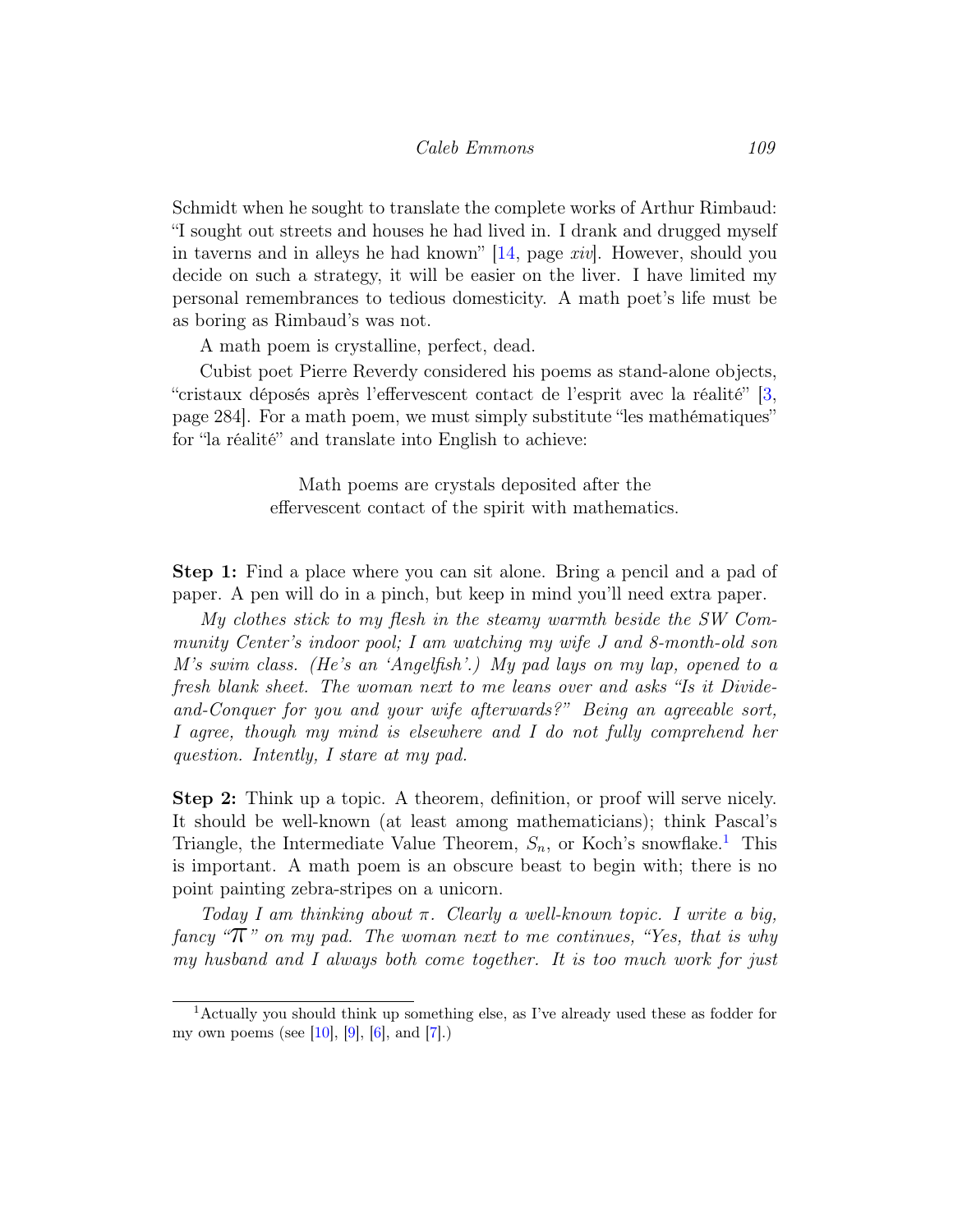one person to get Baby dry and clothed when you yourself need to too." To too two hums my brain. I pencil in a little '2' on my pad.

Step 3: Distill the kernel of the topic. And since I'm speaking to mathematicians, I must say—no, you're not calculating the inverse image of the additive identity under a homomorphism. Unless, perhaps, your math poem is about algebra.

The kernel of  $\pi$ ? To my experience, a student who avers that  $\pi$  is his favorite number, when asked why, will invariably and inexplicably reply: "Because it goes on forever." (Just as the decimal representation of any real number?) Yet herein lies the kernel of  $\pi$ : its digits. They are intractible, hazy, colorful, swimming, mysterious. Like the first time you see a Sockeye salmon—blood red, sea green—appearing lazily at the river's edge, mouth opening, closing, tail undulating, staring unblinking, fading, disappearing. 3 point  $1 \nmid 1 \nmid 5 \nmid 9 \nldots^2$  $1 \nmid 1 \nmid 5 \nmid 9 \nldots^2$ 

Step 4: Make the kernel literarily or visually interesting. Even to a nonmathematician. Even if you only expect mathematicians to grok your poem, this is the part where you try to appeal to the non-mathematical side of them. Trust me, it is there.

3 point 1 4 1 5 9 . . . How is that literary or visual? There is always the pioem, a poem whose words are of length specified by  $\pi$ 's digits in sequence, and the piaku (popularized by Mike Rollins), a poem in which the lines contains the number of syllables thusly prescribéd. But a math poet should seek a fresh horse to ride. On my page sits  $\pi_2$ . Hm, hm, ...  $\pi$  in binary? Lets see,

$$
{}^a\!\mathcal{T}_2 = 11.001...
$$
"

Dash, dash, dot, dot, dash. . . Morse code!

Step 5: Do some research. This stage may be as simple as looking up a theorem to make sure you've got the hypotheses right. In one case, it

<span id="page-3-0"></span><sup>&</sup>lt;sup>2</sup>Wait—you cry—the kernel of  $\pi$  is not its digits, it is  $\pi$ 's definition as the ratio of a circle's circumference to its diameter. You, my friend, are correct, and may thus write your own math poem. I should say 'a kernel' and not 'the kernel,' but I won't, as evidenced by the next sentence.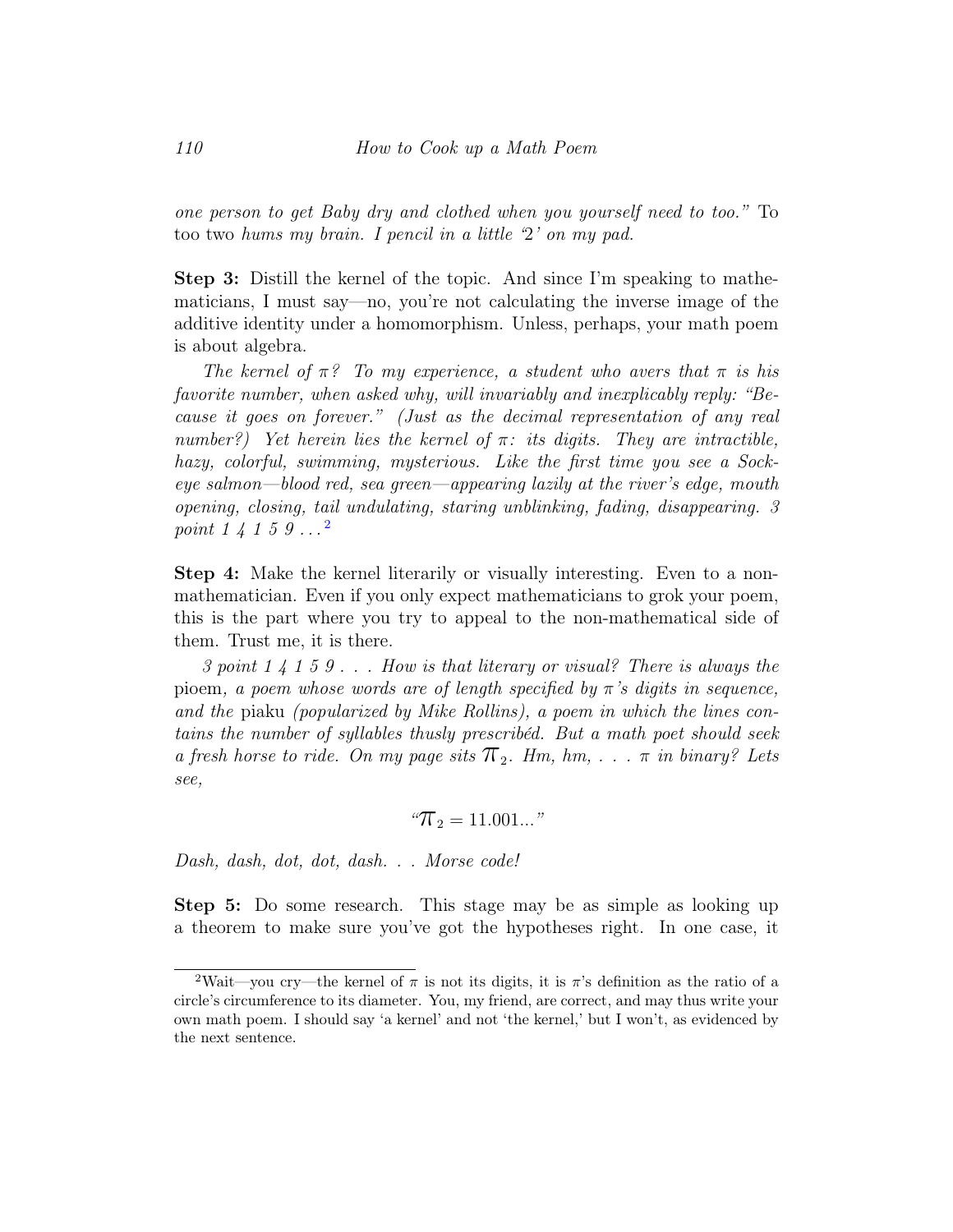consisted of a mathematician trying to help his poet friend by searching for a graphical problem for which there were exactly 66 solutions [\[5\]](#page-7-6). (Upon not finding one, he invented his own—see next step.) What you should *not* do is read other people's math poems about your topic. Your creative spark may thereby be crushed pre-ignition. You might just plain get discouraged.

The next day, I sit quietly at my computer. Very quietly. I hardly dare to type, as M is asleep in the next room, and, given the acrobatic contortions necessary (but not always sufficient) to get him from my rocking arms to his bed, I want to keep it that way. The cursor flashes in the Google search box. "Morse code" yields immediately what I want, as does my second search, "Pi in binary." Indeed, I hit upon a webpage entitled "Binary Pi,"  $\frac{1}{4}$  which in 1995 earned 4th place in the German magazine FOCUS's Top Ten Most Useless Internet-Addresses of the World Wide Web. The webpage contains 32,768 digits of  $\pi$  in binary.

Step 6: Do some work. Maybe use a computer.

A math poet must be a conceited masochist<sup>[3](#page-4-0)</sup>, I muse to myself as I proudly type the line of code:

```
for (i = 0; i < 4; i++)switcheroo += (bipi[pipos+3-i] == '0' ? 0 : (1 << i));
```
My goal: to consider  $\pi$  in binary, throw out the decimal point (binary point?), replace every '1' with a 'dash' and every '0' with a 'dot,' and then, by cleverly separating the string into chunks, make a poem in Morse code. Since  $\pi_2 = 11.0010010...$ , my poem must begin with either a 'T' (dash), an  $'M'$  (dash dash), a 'G' (dash dash dot), or a 'Z' (dash dash dot dot). Every time a letter is chosen, that opens up 3 or 4 options for the next letter. For example if you start with 'M,' you chop off the first '11' and the next bit of pi is '0010.' Hence the next letter can be 'E,' 'I,' 'U,' or 'F.' One could make a rooted tree whose traversals give all Morse-encoded poems hidden in  $\pi$ :

<span id="page-4-0"></span><sup>3</sup>Here of course, I'm only talking about myself.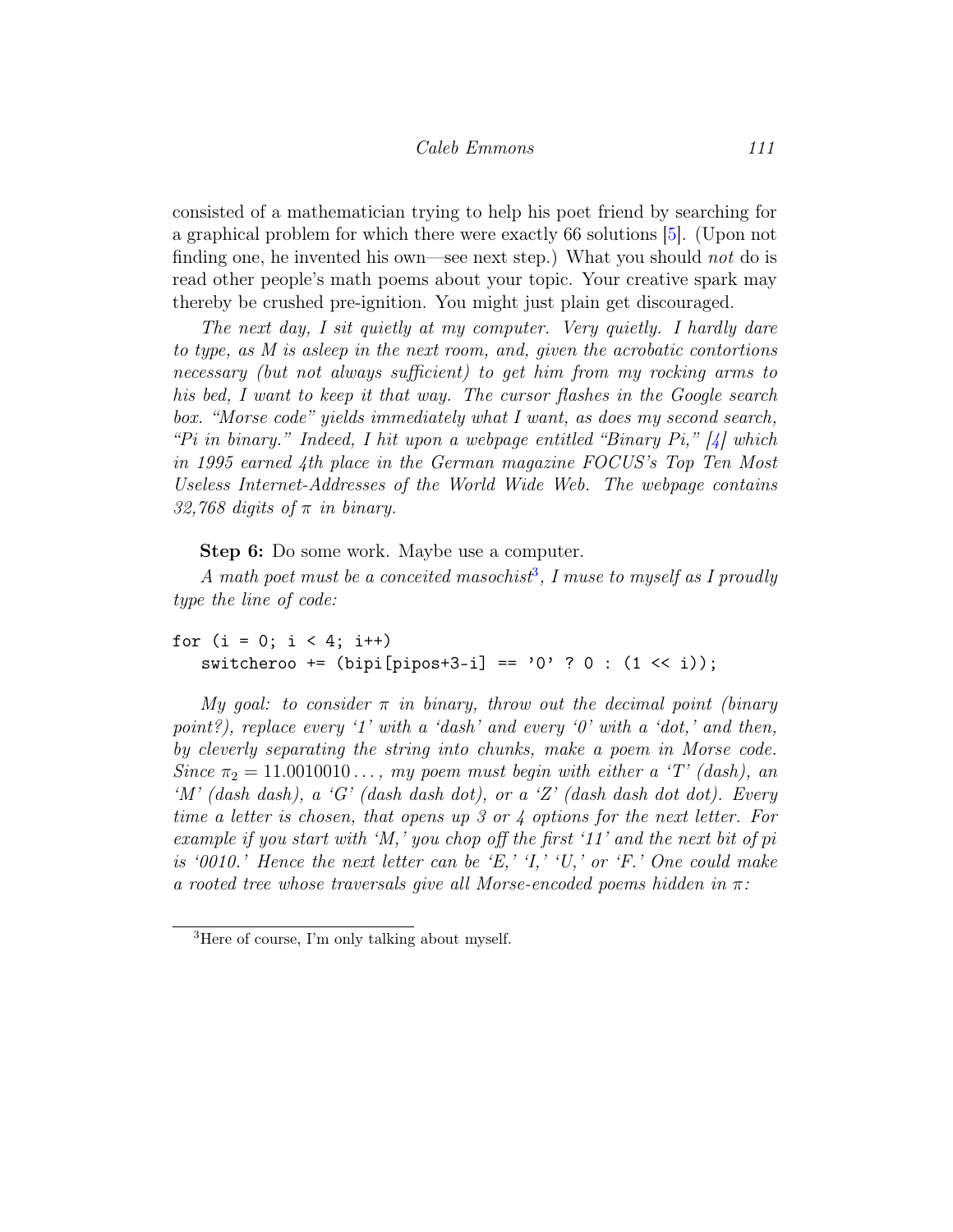

I soon found the work of manually checking out the different traversals too time-consuming, so I'm busy writing a C program to aid in the composition of my poem.

## Step 7: Write.

I'll leave this critical step up to your imagination and instead pause briefly to wax poetic about math poetry in general.

Why math poetry? According to Keith Abbott, "Kenneth Rexroth once opined that poetry functions nobly to ease our passages in and out of love, and that anyone who writes poems for other reasons is out to lunch."<sup>[4](#page-5-0)</sup> [\[2,](#page-6-0) page xi] Yet I've already pair-bonded and procreated—plus who picks up chicks with a math poem? I must be out to lunch. Maybe I was seeking a glittering resplendent vision, jewels plucked from amidst the thickly intertwined roots of the primordial tree of knowledge. Maybe. Or maybe I was just trying to get tenure.[5](#page-5-1)

I used to write poetry. Real poetry. (Not math poetry—you see?) It was good stuff, a bit philosophical. But then on July 11th, 2005—I wrote down the date for some reason—my wife-to-be<sup>[6](#page-5-2)</sup> said "I don't like to think about unanswerable questions because I don't like to masturbate mentally without

<span id="page-5-0"></span><sup>4</sup>Though one has to wonder about Abbott's quote, as in Rexroth's 1936 essay 'The Function of Poetry and the Place of the Poet in Society' one finds "We [poets] are conscious of the dangers which threaten what civilization we have. It is our job to awaken this audience to these dangers and to ally ourselves with the common people who have already awakened."[\[13\]](#page-7-8)

<span id="page-5-1"></span><sup>5</sup>Though now a moot point, having dropped out of academia.

<span id="page-5-2"></span><sup>&</sup>lt;sup>6</sup>Hi honey! You're the best!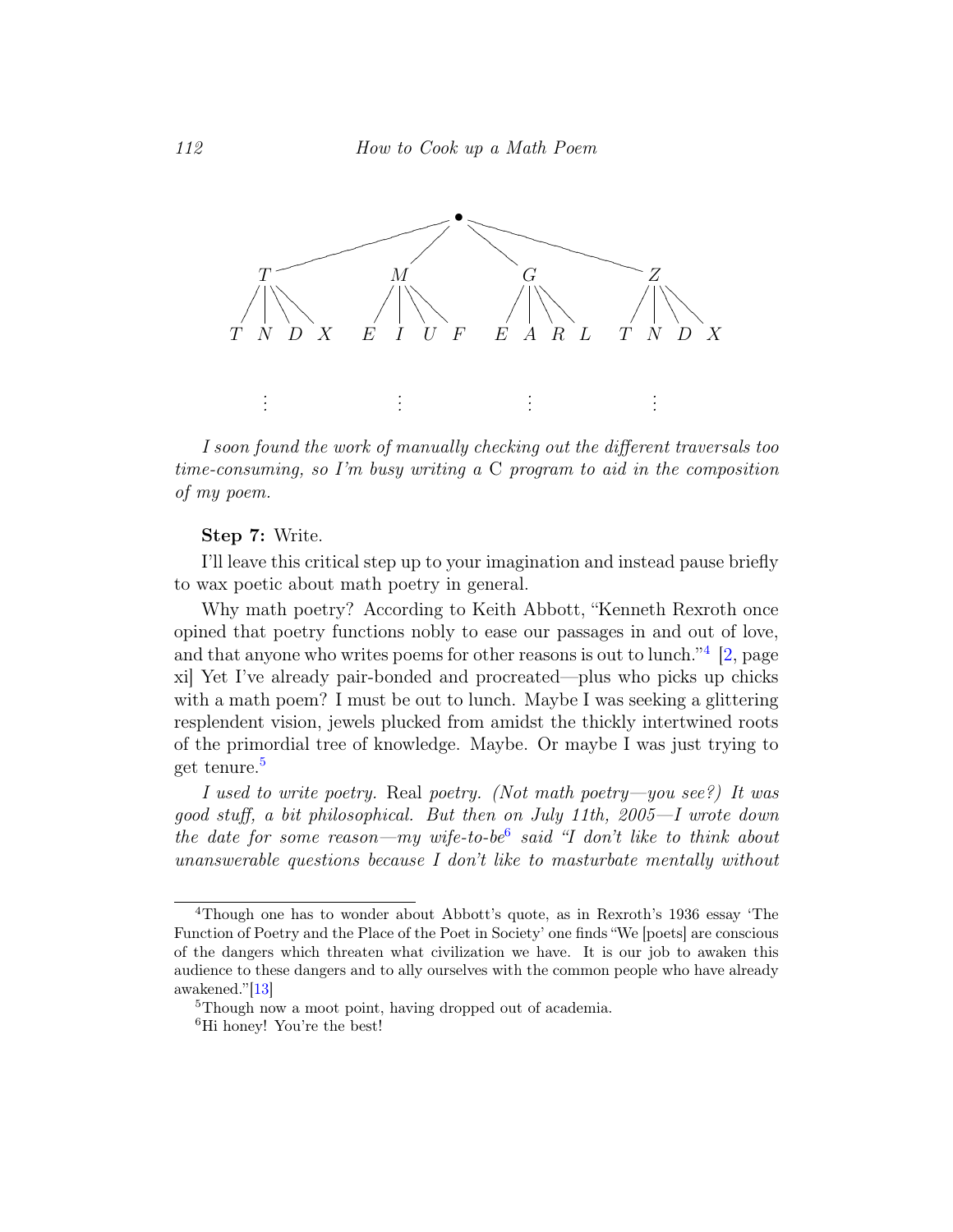## Caleb Emmons 113

any chance of coming." It was right around that time that I stopped writing real poetry. I'm not sure it was related.

Step "...": Rewrite. Your first attempt needs some work. You might need to scrap the whole thing. This step can also be left off until after you try step n−1, and the editor says "Your first attempt needs some work. You might need to scrap the whole thing." This step may bear repeating.

**Step**  $n - 1$ : Share your creation. Several journals will publish math poems. And if you don't think your poem is good enough to stand on its own, you can bundle it with a bit of meta-analysis.

**Step** n: Reflect and generalize. Appreciate your work. This might be a good time to see if anyone has done anything similar. If you're in the mood.

While I haven't found anyone combining  $\pi$  in binary and Morse code, certainly interpreting the digits of  $\pi$  as an alphanumeric code is well established. The National Energy Research Scientific Computing Center hosts a website  $\lceil 1 \rceil$  allowing one to search the first four billion binary digits of  $\pi$  for a given hexadecimal string or strings formed of the 26 letters ( $a \leftrightarrow 00000$ ,  $b \leftrightarrow 00001$ ,  $c \leftrightarrow 00010$ , etc.) plus 6 punctuation marks. I learn that the string "rimbaud," occurs at the binary index  $3538670076$  of  $\pi$ .

Also online, one can find Keith Lynch warning you not to calculate  $\pi$ in binary, as the conjectured regularity (meaning all bit-strings appear at some point) would imply that you are breaking copyrights, possessing child pornography, defaming Islam, and so forth [\[12\]](#page-7-9).

Finally, I bow in reverence of Mike Keith. He has really taken literary  $\pi$ -drudgery to an art form. His website [\[11\]](#page-7-10) provides a glimpse into this embarras de richesse.

## References

- <span id="page-6-1"></span>[1] David Bailey, NERSC Pi Search, <http://pi.nersc.gov/>, accessed January 27, 2013.
- <span id="page-6-0"></span>[2] Richard Brautigan, The Edna Webster Collection of Undiscovered Writings, Houghton Mifflin, Boston, MA, 1999, Introduction by Keith Abbott.